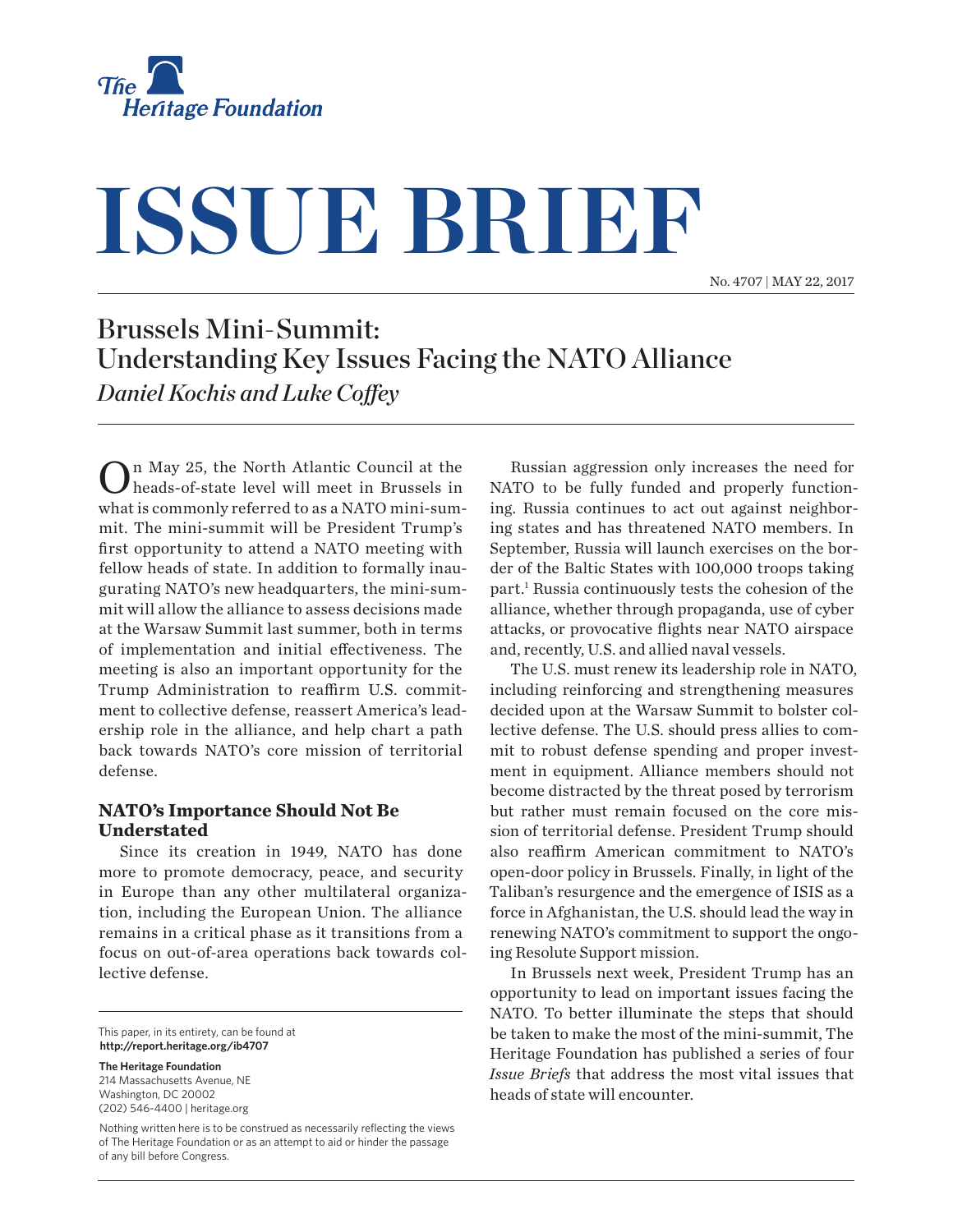# **1. Brussels Mini-Summit: Getting NATO Members to Spend More on Defense**

Luke Coffey and Daniel Kochis *Issue Brief* No. 4691 **April 26, 2017** 

http://www.heritage.org/defense/report/brusselsmini-summit-getting-nato-members-spend-moredefense.

Weak defense spending by European NATO members threatens to undermine the collective security guarantee and play into Vladimir Putin's hands. The Brussels mini-summit is an opportunity for NATO members to recommit themselves to their treaty obligations under the North Atlantic Treaty. While progress has been made with European defense spending, much more has to be done. The U.S. needs to use the Brussels gathering to press allies on responsible and realistic defense spending.

#### **2. Brussels Mini-Summit: Territorial Defense, Not Counterterrorism, Must Be NATO's Focus**

Luke Coffey and Daniel Kochis *Issue Brief* No. 4698 May 3, 2017

http://w w w.heritage.org/global-politics/report/ brussels-mini-summit-territorial-defense-notcounterterrorism-must-be-natos.

At the May mini-summit, President Donald Trump should reassure European allies that America remains committed to NATO. President Trump should also recognize that Vladimir Putin is not a partner to the U.S. in the transatlantic region. Most important, President Trump should focus NATO on the core mission of territorial defense and not be tempted to realign the Alliance to focus primarily on counterterrorism—a mission it is neither equipped nor designed to do. NATO's focus on territorial defense instead of counterterrorism does not mean that the members inside NATO should not be working together on counterterrorism operations; rather, NATO as an institution should not be the leader or main actor in these operations.

#### **3. Brussels Mini-Summit: Keeping NATO Enlargement on the Table**

Daniel Kochis and Luke Coffey *Issue Brief* No. 4701 May 5, 2017

http://w w w.heritage.org/global-politics/report/ brussels-mini-summit-keeping-nato-enlargementthe-table.

NATO has done more than any other organization, including the European Union, to promote democracy, stability, and security in the Euro-Atlantic region. This was accomplished by enticing countries to become a part of the club. NATO's open-door policy has been a crucial driver of modernization and reform in candidate countries, has promoted stability and peace in Europe, and has made it easier for the Alliance to coalesce around collective defense. Viewing Montenegro's accession to NATO as a closing ceremony for enlargement would be a substantial mistake. It is in America's interest that NATO's door remains open to deserving European countries.

## **4. Brussels Mini-Summit: The U.S. and NATO Must Remain Committed to Afghanistan**

| Luke Coffey          |              |
|----------------------|--------------|
| Issue Brief No. 4703 | May 10, 2017 |

http://w w w.heritage.org/global-politics/report/ brussels-mini-summit-the-us-and-nato-mustremain-committed-afghanistan.

The end-of-2014 deadline for Western-led combat operations marked, not the end of the war in Afghanistan, but simply a continuation of the campaign led by the Afghans and supported by the international community. President Trump should announce—before the Brussels mini-summit—his plans for U.S. troop levels in Afghanistan. This will show NATO partners that the U.S. remains committed to leading the international effort in Afghanistan. Reinforcing U.S. commitment to Afghanistan will encourage other NATO countries to redouble their own efforts to help to secure the country.

1. Julian Barnes, "Planned Russian Exercises in September Sow NATO Worries," *The Wall Street Journal*, March 28, 2017, https://www.wsj.com/articles/planned-russian-exercises-in-september-sow-nato-worries-1490715830 (accessed May 17, 2017).